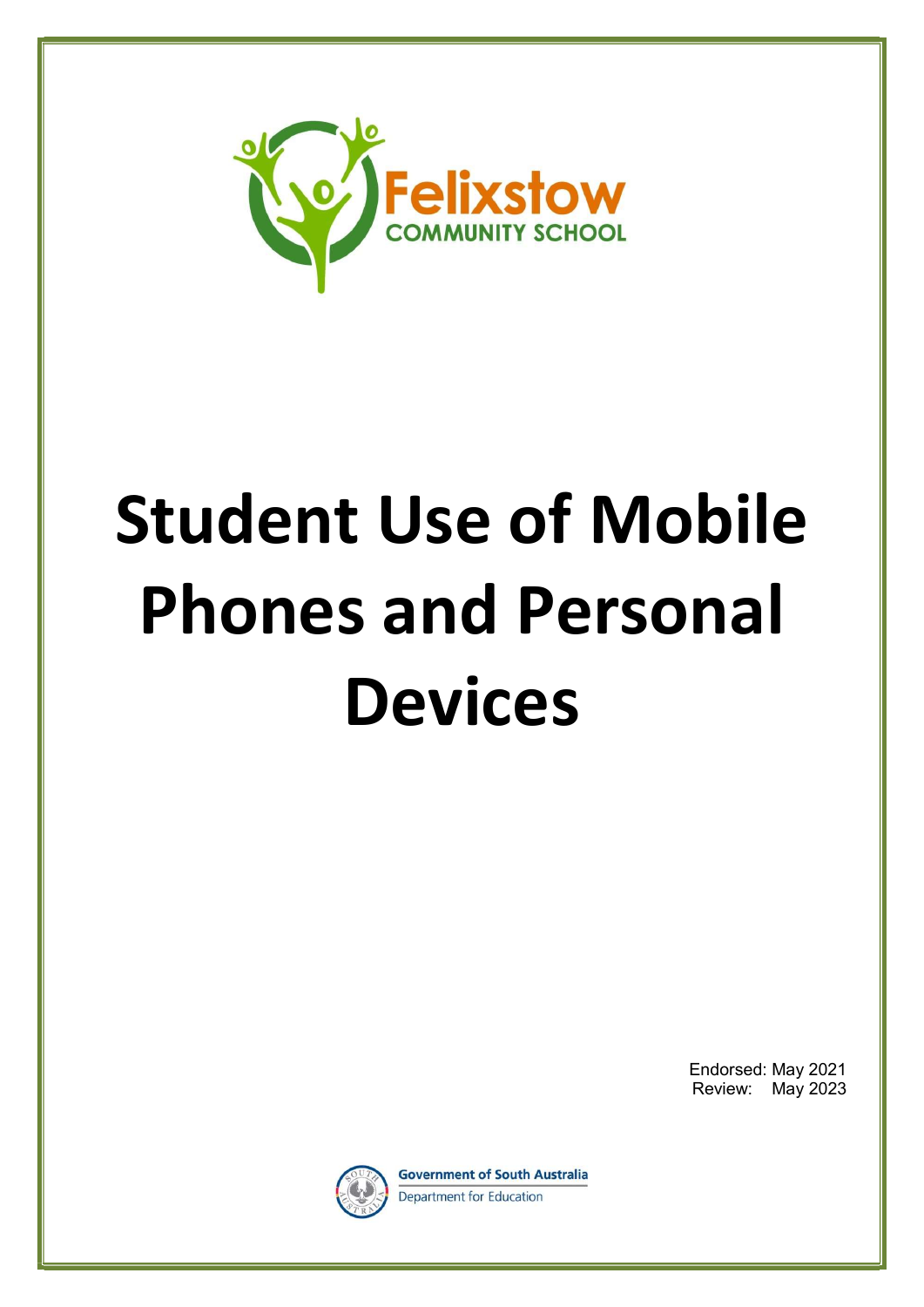## Purpose

This policy provides direction to students, staff and families about managing mobile phones and other digital devices that students choose to bring to school. Digital devices include, but are not limited to, smartwatches, tablets or laptops that are not part of a separate Bring Your Own Device arrangement. This policy applies while students are at school, or attending an authorised school activity such as an excursion, during school hours.

# Mobile phone use for primary school students

The department's position is that primary aged students cannot use their mobile phones and personal devices at school during school hours. The department and the school recognise that there are legitimate reasons for students to bring a mobile phone or personal device to school. This may include:

- to ensure their safety while travelling
- so that parents can contact them outside of school hours.

During the school day students are not permitted to access or use their mobile phones or other personal devices. Students must switch off or mute their devices before storing them at the beginning of the school day. They will not be able to access their device until the end of the school day.

## Storage of personal devices

Students will hand their mobile phones into their classroom teacher as soon as they arrive at school and can collect it from their teacher after the 3:10pm bell and they have been dismissed.

## Roles and responsibilities

Principal will make sure:

- this policy is clearly communicated and accessible to all students, staff, and families
- there is a process for regular review of the policy
- secure storage is provided for student personal devices that are handed in to school staff
- processes are in place for monitoring internet and school network use by all members of the school community.
- Enforce the policy and responses to instances of non-compliance.
- Report and respond to incidents of inappropriate use of personal devices in line with department policy and procedures and any legislative requirements.
- Consider requests for exemptions from the policy from parents on a case-by-case basis. Make sure that approved exemptions are documented and that relevant staff are informed about students' exemptions.
- Model appropriate use of mobile phones and support families to understand the importance of promoting safe, responsible and respectful use of mobile phones to their children.

#### School Staff will:

- Deliver learning opportunities and maintain a safe and productive learning environment. Take steps to minimise distractions from the non-educational use of personal devices in the learning environment at times when a device is being used by a student in line with an approved exemption or in circumstances where students' devices are stored in the classroom.
- Respond to instances of non-compliance in line with the school's policy.
- Report and respond to incidents of inappropriate use of personal devices in line with department policy and procedures and any legislative requirements.
- Make sure that any student personal devices handed in for their care are stored in a secure location and are returned to the student (or their parent).
- Model appropriate use of mobile phones and support families to understand the importance of promoting safe, responsible and respectful use of mobile phones to their children.

#### Students will:

- Comply with the requirements of the school's policy and follow all reasonable directions from the Principal and school staff.
- If permitted to use a mobile phone or personal device in line with an exemption under this policy, do so in a safe, responsible and respectful way and support peers to do the same.